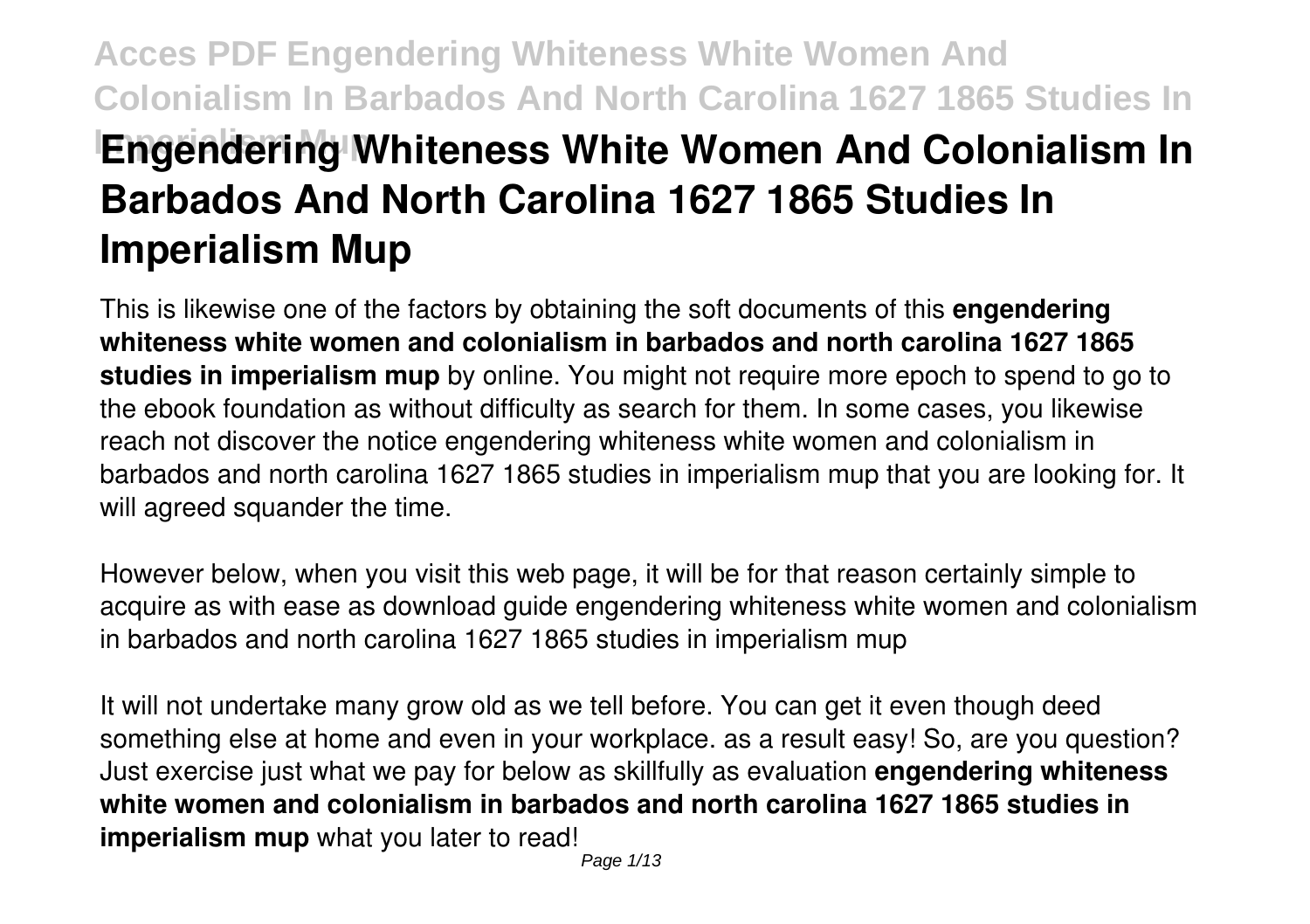**Whiteness Is Not an Ancestor: Essays on Life and Lineage by white Women Zoom Book Launch** The Dichotomy of White Women | Shannon Downey | TEDxBloomington Debunking The Most Common Myths White People Tell About Race | Think | NBC News Whiteness: WTF? White Privilege and the Invisible Race

Dr. Robin DiAngelo discusses 'White Fragility'*Whiteness: The Meaning of a Racial, Social and Legal Construct* Layla Saad on Her Book 'Me and White Supremacy' | NowThis Karen, Miss Ann \u0026 America's History Of Entitled White Women (Full Podcast) | Code Switch | NPR **EnGendering Change: A New Framework for Workplace Equality E. Weiss \u0026 K. Points: Online Finding Freedom White Women \u0026 our own White Supremacy #ReRooted Ep. 36 11th Annual CLGS Georgia Harkness Lecture: Rev. Dr. Traci C. West** The Woman in White Video Diary with LucytheReader | #BookBreak Robin DiAngelo on \"White Fragility\" | Amanpour and Company *What Is 'White Privilege'? White Fragility Lecture with Dr. Robin DiAngelo* White Rage: The Unspoken Truth of Our Nation's Divide **This Texas Attorney Recognizes Her White Privilege | NowThis** *Woman Goes Ballistic in Michaels Store, Claims White Discrimination*

White Missouri woman's slave cabin sparks race talk**Reni Eddo-Lodge: Why I'm No Longer Talking to White People About Race** DeRay McKesson on Whiteness, White Supremacy, and Privilege | NowThis Deconstructing White Privilege with Dr. Robin DiAngelo Deconstructing White Privilege with Dr. Robin DiAngelo *Sound of Whiteness, or Teaching Shakespeare's "Other 'Race Plays'" in Five Acts* Why Words Matter | MoMA R\u0026D Salon 25 | MoMA LIVE *Mikki Kendall - Lifting Up All Women with "Hood Feminism" | The Daily Show* Page 2/13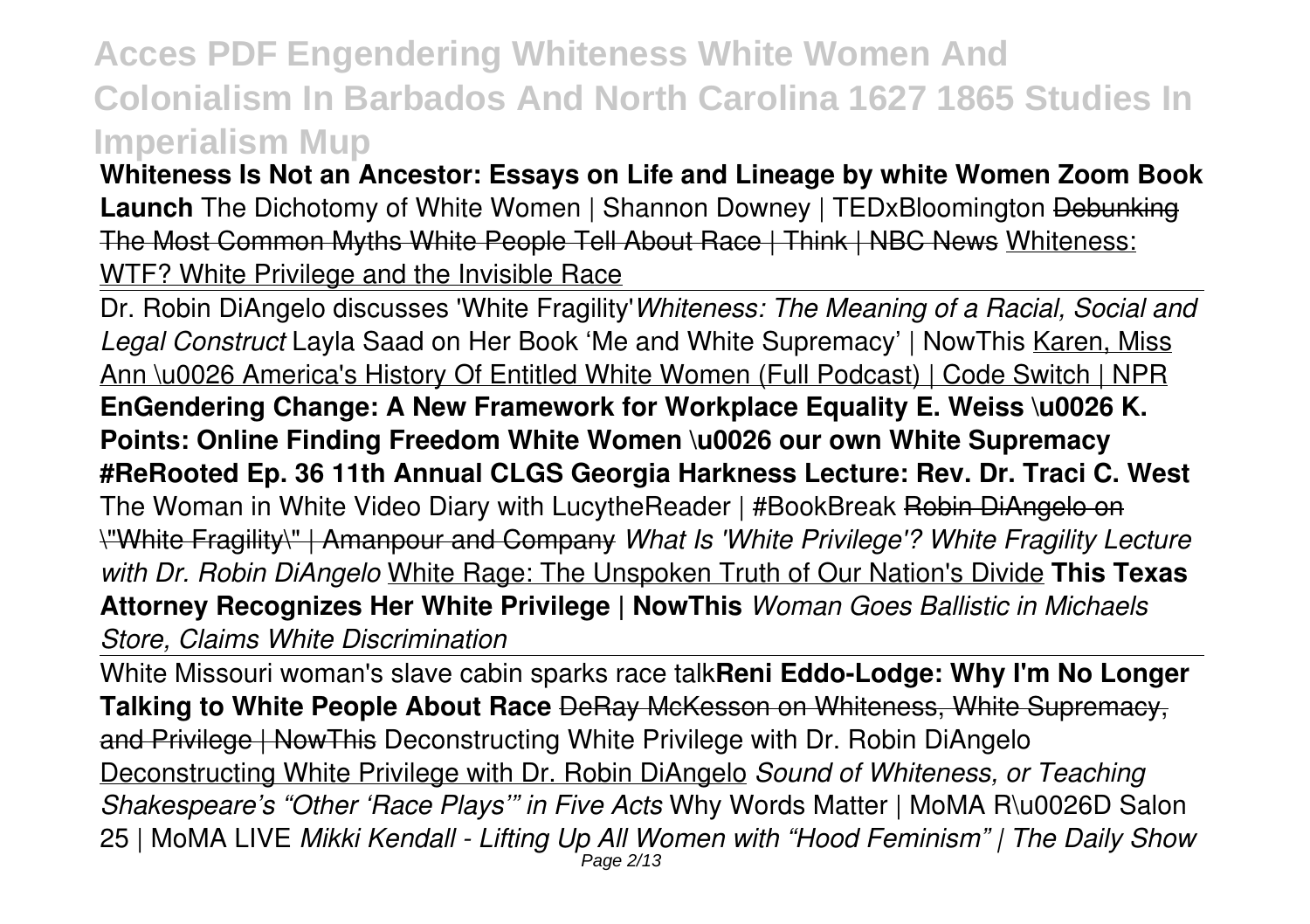### **Ruha Benjamin on N'The New Jim Code? Race, Carceral Technoscience, and Liberatory** Imagination\" *Entitled White Women's Tears | Commercial* Engendering Whiteness White Women And

Engendering whiteness draws on a wide variety of sources including property deeds, wills, court transcripts, and interrogates the ways in which white women could be simultaneously socially positioned within plantation societies as both agents and as victims.

#### Engendering Whiteness: White Women and Colonialism in ...

Buy Engendering Whiteness: White Women and Colonialism in Barbados and North Carolina, 1627 1865 (Studies in Imperialism) Reprint by Cecily Jones (ISBN: 9780719064333) from Amazon's Book Store. Everyday low prices and free delivery on eligible orders.

#### Engendering Whiteness: White Women and Colonialism in ...

Hence, their whiteness, as much as their gender, shaped these women's social identities and material realities. Engendering whiteness draws on a wide variety of sources including property deeds, wills and court transcripts, and interrogates the ways in which white women could be simultaneously socially positioned within plantation societies as both agents and as victims.

### Manchester University Press - Engendering whiteness

Engendering whiteness is organised into three pairs of chapters. The first chapter, 'Mapping racial boundaries: gender race and poor relief in Barbados', uses a series of parish records (1678-1797) to examine the limited sphere of poor white women in Barbados. Despite the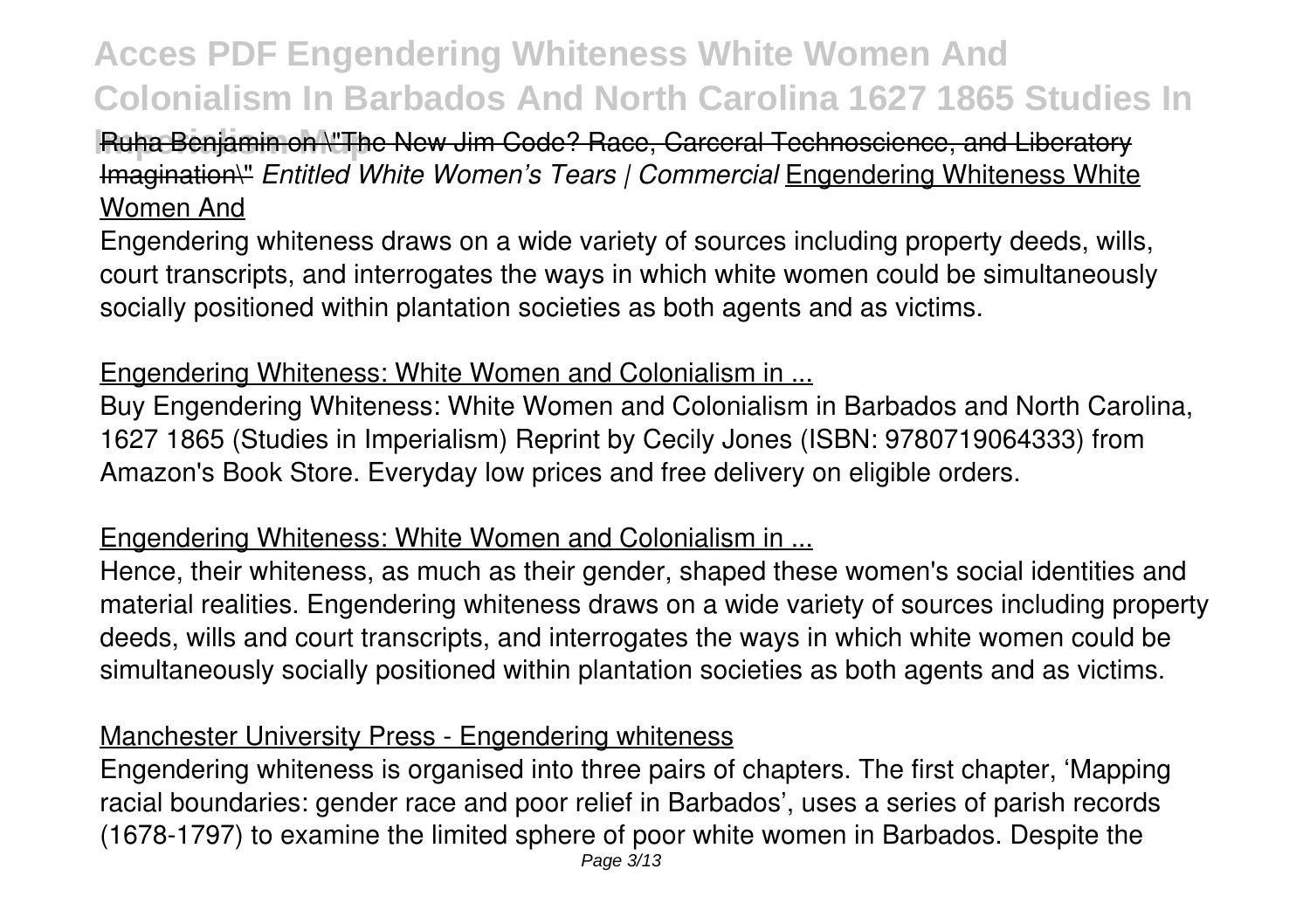Cecily Jones, Engendering whiteness: White women and ... TY - JOUR. T1 - Engendering Whiteness: White Women and Colonialism in Barbados and North Carolina, 1627-1865. AU - Altink, Henrice. PY - 2008/10

Engendering Whiteness: White Women and Colonialism in ... "Engendering whiteness" published on 01 Mar 2017 by Manchester University Press.

Engendering whiteness – White women and colonialism in ...

Engendering whiteness White Women and Colonialism in Barbados and North Carolina, 1627-1865 by Cecily Jones 9780719064333 (Paperback, 2014) Delivery UK delivery is within 6 to 8 working days. International delivery varies by country, please see the Wordery store help page for details.

#### Engendering whiteness: White Women and Colonialism in ...

Engendering whiteness represents a comparative analysis of the complex interweaving of race, gender, social class and sexuality in defining the contours of white women's lives in Barbados and North Carolina during the era of slavery. Despite their gendered subordination, their social location within the dominant white group afforded all white women a range of privileges.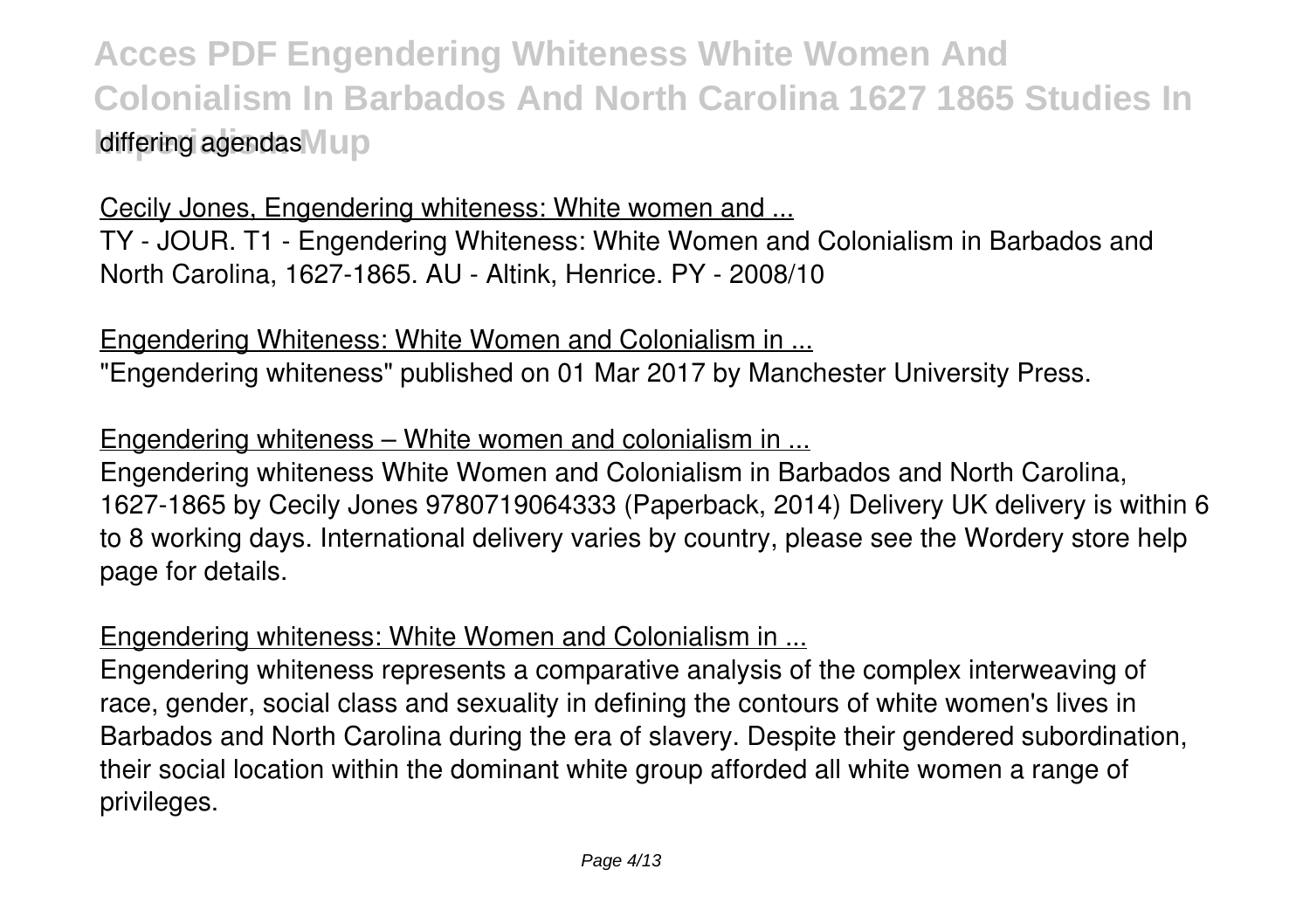### **Engendering whiteness - University of Warwick**

<p>In Barbadian slave society, only free white citizens were legally empowered to own and dispose of property without constraints. This chapter describes white women as passive bystanders in the slave society and economy. Caribbean slavery afforded white women a range of social and economic opportunities that were perhaps beyond the reach of most women in Europe. The chapter analyses the ...

#### White lives, black bodies in: Engendering whiteness

Engendering Whiteness: White Women and Colonialism in Barbados and North Carolina, 1627-1865: Jones, Cecily: Amazon.nl Selecteer uw cookievoorkeuren We gebruiken cookies en vergelijkbare tools om uw winkelervaring te verbeteren, onze services aan te bieden, te begrijpen hoe klanten onze services gebruiken zodat we verbeteringen kunnen aanbrengen, en om advertenties weer te geven.

#### Engendering Whiteness: White Women and Colonialism in ...

Engendering Whiteness: White Women and Colonialism in Barbados and North Carolina, 1627–1865 by Cecily Jones DIANA PATON. School of Historical Studies, Newcastle University, UK. Search for more papers by this author. DIANA PATON. School of Historical Studies, Newcastle University, UK.

Engendering Whiteness: White Women and Colonialism in ... Engendering Whiteness: White Women and Colonialism in Barbados and North Carolina, Page 5/13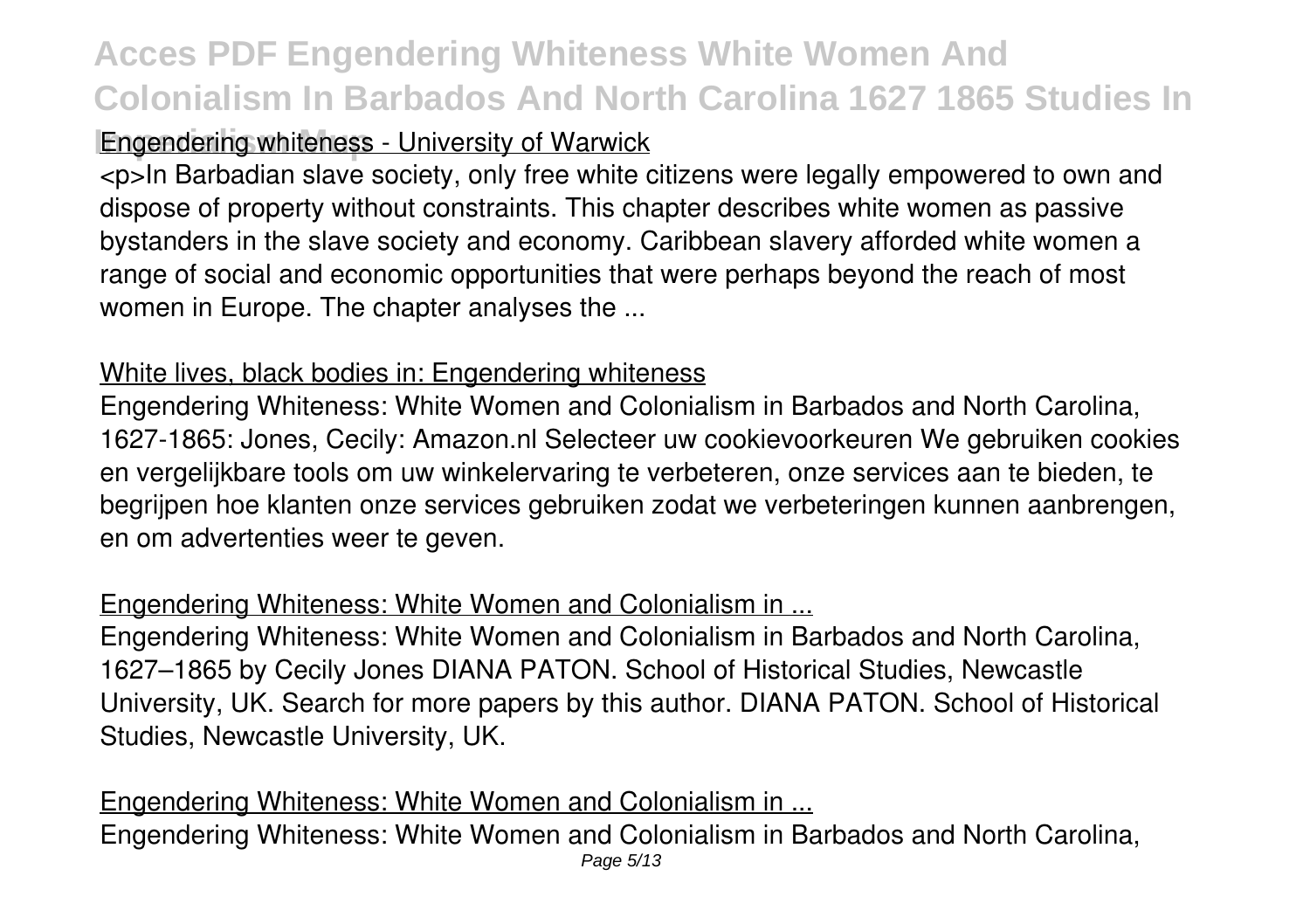### **Acces PDF Engendering Whiteness White Women And Colonialism In Barbados And North Carolina 1627 1865 Studies In** 1627-1865: Jones, Cecily: Amazon.sg: Books

#### Engendering Whiteness: White Women and Colonialism in ...

Engendering Whiteness: White Women and Colonialism in Barbados and North Carolina, 1627-1865 Studies in Imperialism: Amazon.es: Jones, Cecily: Libros en idiomas extranjeros

Engendering whiteness represents a comparative analysis of the complex interweaving of race, gender, social class and sexuality in defining the contours of white women's lives in Barbados and North Carolina during the era of slavery. Despite their gendered subordination, their social location within the dominant white group afforded all white women a range of privileges. Hence, their whiteness, as much as their gender, shaped these women's social identities and material realities. Crucially, as the biological reproducers of whiteness, and hence the symbolic and literal embodiment and bearers of the state of freedom, they were critical to the maintenance and reproduction of the cultural boundaries of 'whiteness', and consequently the subjects of patriarchal measures to limit and control their social and sexual freedoms. Engendering whiteness draws on a wide variety of sources including property deeds, wills, court transcripts, and interrogates the ways in which white women could be simultaneously socially positioned within plantation societies as both agents and as victims. It also reveals the strategies deployed by elite and poor white women in these societies to resist their gendered subordination, to challenge the ideological and social constraints that sought to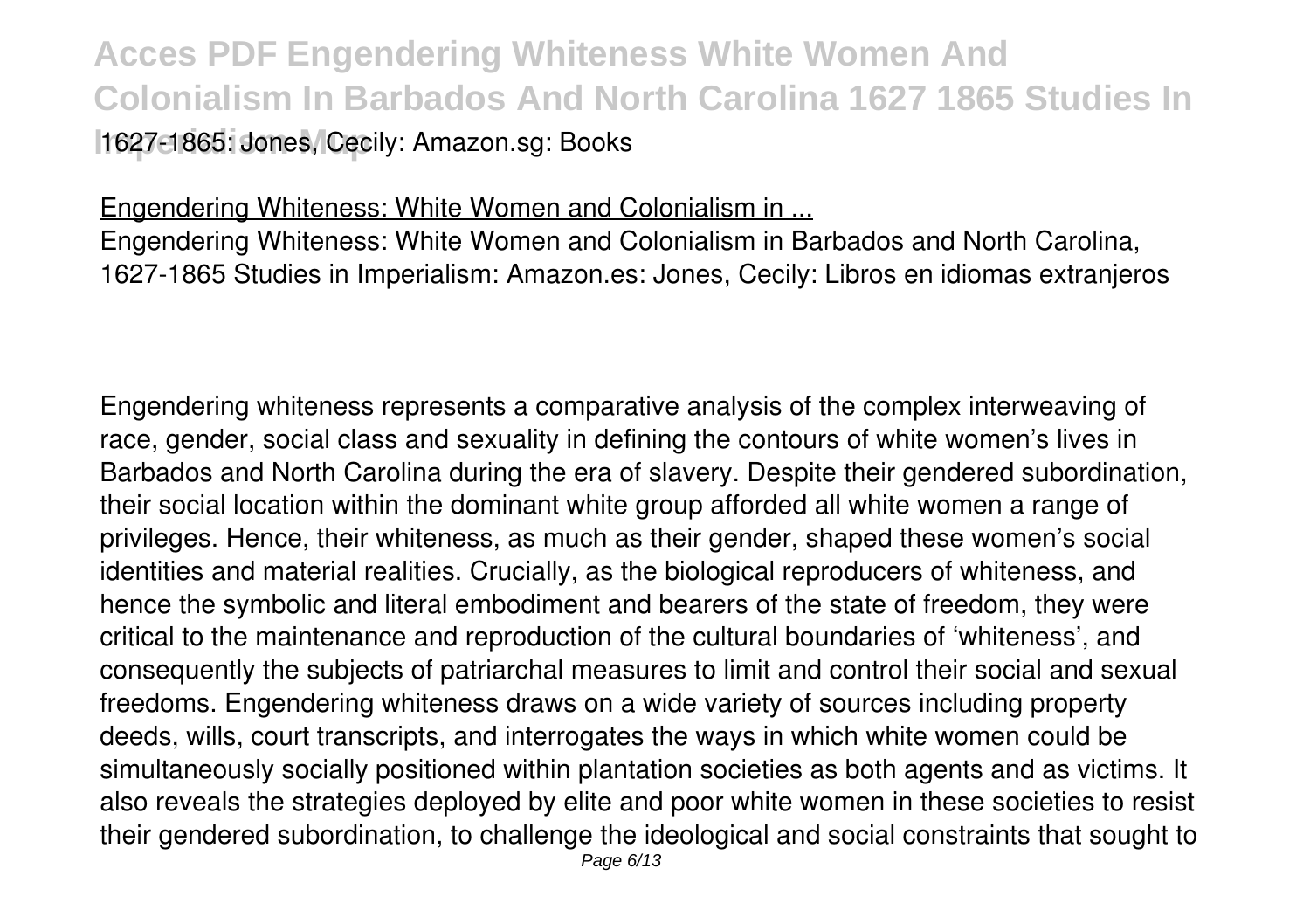**Inperializat** restrict their lives to the private domestic sphere, to protect the limited rights afforded to them, to secure independent livelihoods, and to create meaningful existences. A fascinating study that with be welcomed by historians of imperialism as well as scholars of gender history and women's studies.

Engendering whiteness represents a comparative analysis of the complex interweaving of race, gender, social class and sexuality in defining the contours of white women's lives in Barbados and North Carolina during the era of slavery. Despite their gendered subordination, their social location within the dominant white group afforded all white women a range of privileges. Hence, their whiteness, as much as their gender, shaped these women's social identities and material realities. Crucially, as the biological reproducers of whiteness, and hence the symbolic and literal embodiment and bearers of the state of freedom, they were critical to the maintenance and reproduction of the cultural boundaries of 'whiteness', and consequently the subjects of patriarchal measures to limit and control their social and sexual freedoms. Engendering whiteness draws on a wide variety of sources including property deeds, wills, court transcripts, and interrogates the ways in which white women could be simultaneously socially positioned within plantation societies as both agents and as victims. It also reveals the strategies deployed by elite and poor white women in these societies to resist their gendered subordination, to challenge the ideological and social constraints that sought to restrict their lives to the private domestic sphere, to protect the limited rights afforded to them, to secure independent livelihoods, and to create meaningful existences. A fascinating study that with be welcomed by historians of imperialism as well as scholars of gender history and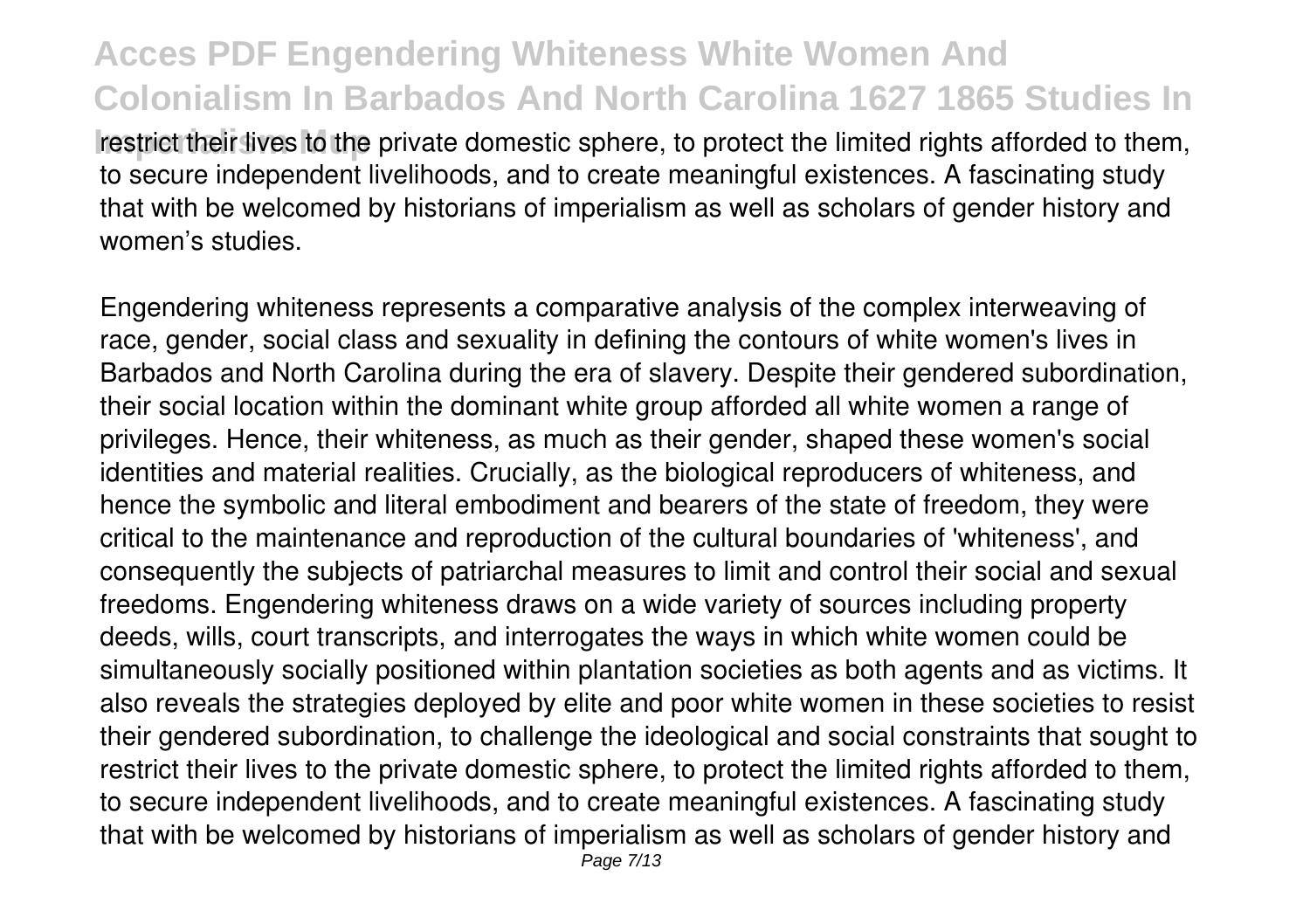Displacing Whiteness makes a unique contribution to the study of race dominance. Its theoretical innovations in the analysis of whiteness are integrated with careful, substantive explorations of whiteness on an international, multiracial, cross-class, and gendered terrain. Contributors localize whiteness, as well as explore its sociological, anthropological, literary, and political dimensions. Approaching whiteness as a plural rather than singular concept, the essays describe, for instance, African American, Chicana/o, European American, and British experiences of whiteness. The contributors offer critical readings of theory, literature, film and popular culture; ethnographic analyses; explorations of identity formation; and examinations of racism and political process. Essays examine the alarming epidemic of angry white men on both sides of the Atlantic; far-right electoral politics in the UK; underclass white people in Detroit; whiteness in "brownface" in the film Gandhi; the engendering of whiteness in Chicana/o movement discourses; "whiteface" literature; Roland Barthes as a critic of white consciousness; whiteness in the black imagination; the inclusion and exclusion of suburban "brown-skinned white girls"; and the slippery relationships between culture, race, and nation in the history of whiteness. Displacing Whiteness breaks new ground by specifying how whiteness is lived, engaged, appropriated, and theorized in a range of geographical locations and historical moments, representing a necessary advance in analytical thinking surrounding the burgeoning study of race and culture. Contributors. Rebecca Aanerud, Angie Chabram-Dernersesian, Phil Cohen, Ruth Frankenberg, John Hartigan Jr., bell hooks, T. Muraleedharan, Chéla Sandoval, France Winddance Twine, Vron Ware, David Wellman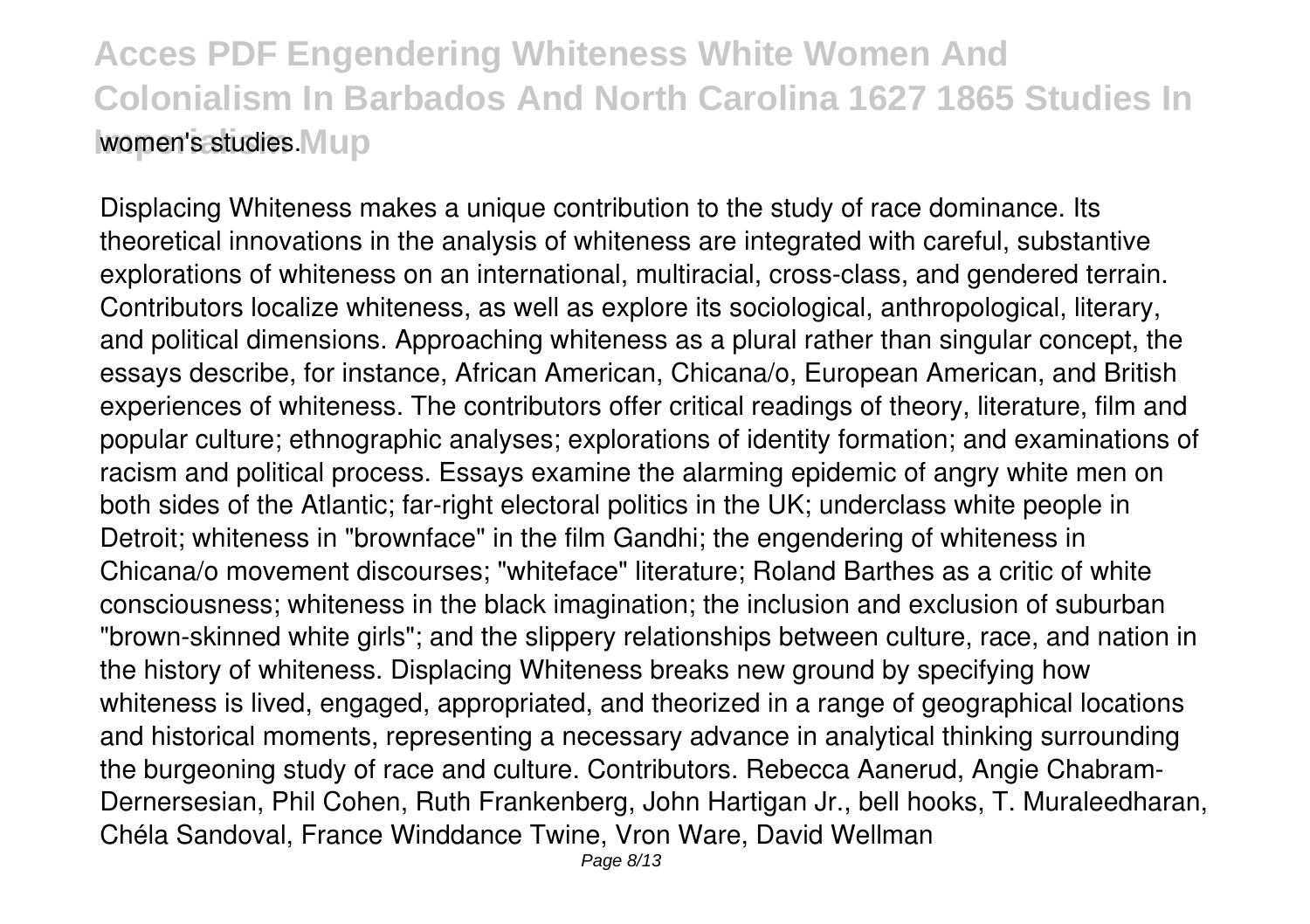An incisive history of self-serving white feminists and the inspiring women who've continually defied them Women including Elizabeth Cady Stanton, Margaret Sanger, and Sheryl Sandberg are commonly celebrated as leaders of feminism. Yet they have fought for the few, not the many. As award-winning scholar Kyla Schuller argues, their white feminist politics dispossess the most marginalized to liberate themselves. In The Trouble with White Women, Schuller brings to life the two-hundred-year counter history of Black, Indigenous, Latina, poor, queer, and trans women pushing back against white feminists and uniting to dismantle systemic injustice. These feminist heroes such as Frances Harper, Harriet Jacobs, and Pauli Murray have created an anti-racist feminism for all. But we don't speak their names and we don't know their legacies. Unaware of these intersectional leaders, feminists have been led down the same dead-end alleys generation after generation, often working within the structures of racism, capitalism, homophobia, and transphobia rather than against them. Building a more just feminist politics for today requires a reawakening, a return to the movement's genuine vanguards and visionaries. Their compelling stories, campaigns, and conflicts reveal the true potential of feminist liberation. The Trouble with White Women gives feminists today the tools to fight for the flourishing of all.

Vividly recounting the lives of enslaved women in eighteenth-century Bridgetown, Barbados, and their conditions of confinement through urban, legal, sexual, and representational power wielded by slave owners, authorities, and the archive, Marisa J. Fuentes challenges how histories of vulnerable and invisible subjects are written.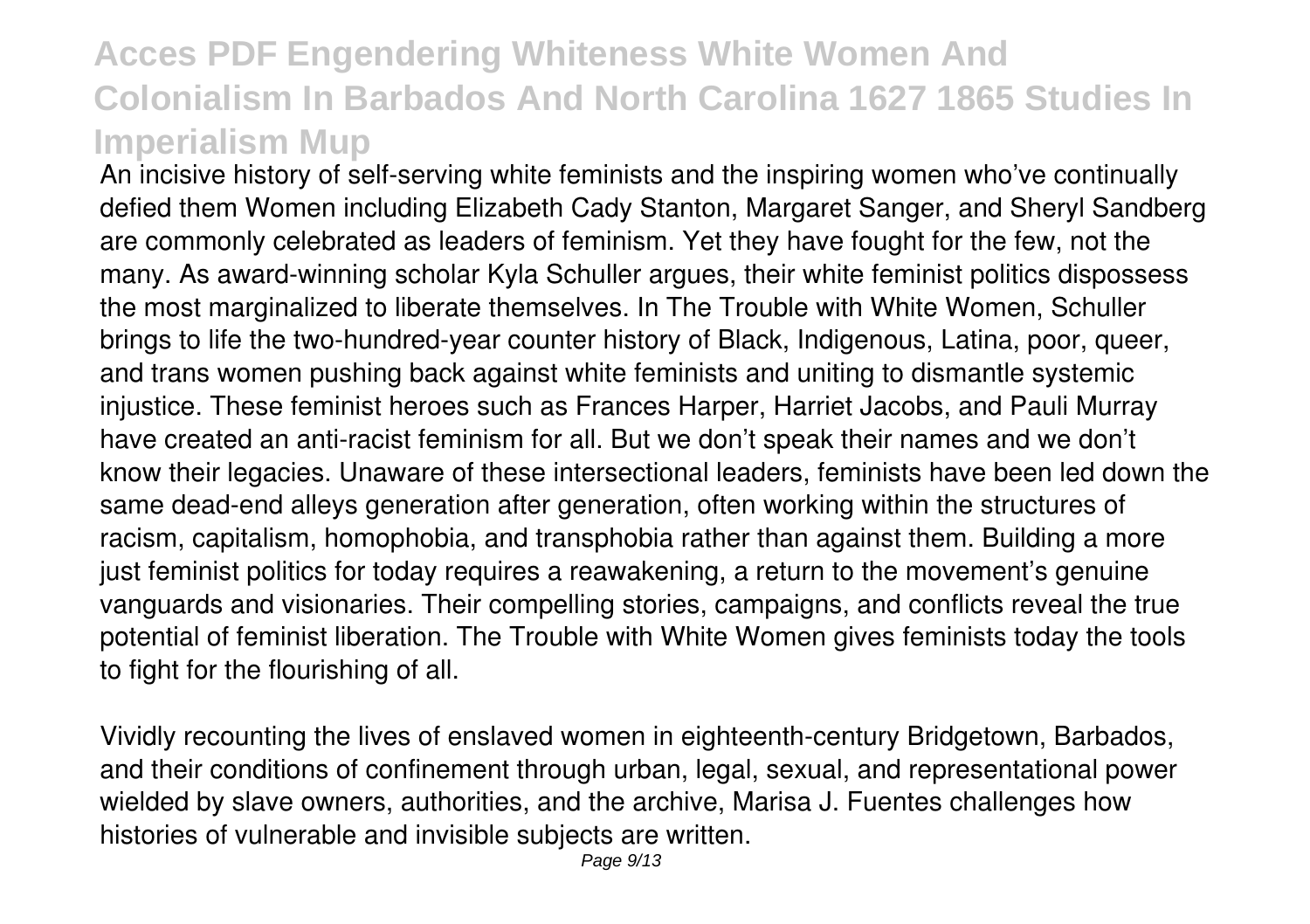Many British politicians, planters, and doctors attempted to exploit the fertility of Afro-Caribbean women's bodies in order to ensure the economic success of the British Empire during the age of abolition. Abolitionist reformers hoped that a homegrown labor force would end the need for the Atlantic slave trade. By establishing the ubiquity of visions of fertility and subsequent economic growth during this time, The Politics of Reproduction sheds fresh light on the oft-debated question of whether abolitionism was understood by contemporaries as economically beneficial to the plantation colonies. At the same time, Katherine Paugh makes novel assertions about the importance of Britain's Caribbean colonies in the emergence of population as a political problem. The need to manipulate the labor market on Caribbean plantations led to the creation of new governmental strategies for managing sex and childbearing, such as centralized nurseries, discouragement of extended breastfeeding, and financial incentives for childbearing, that have become commonplace in our modern world. While assessing the politics of reproduction in the British Empire and its Caribbean colonies in relationship to major political events such as the Haitian Revolution, the study also focuses in on the island of Barbados. The remarkable story of an enslaved midwife and her family illustrates how plantation management policies designed to promote fertility affected Afro-Caribbean women during the late eighteenth and early nineteenth centuries. The Politics of Reproduction draws on a wide variety of sources, including debates in the British Parliament and the Barbados House of Assembly, the records of Barbadian plantations, tracts about plantation management published by doctors and plantation owners, and missionary records related to the island of Barbados.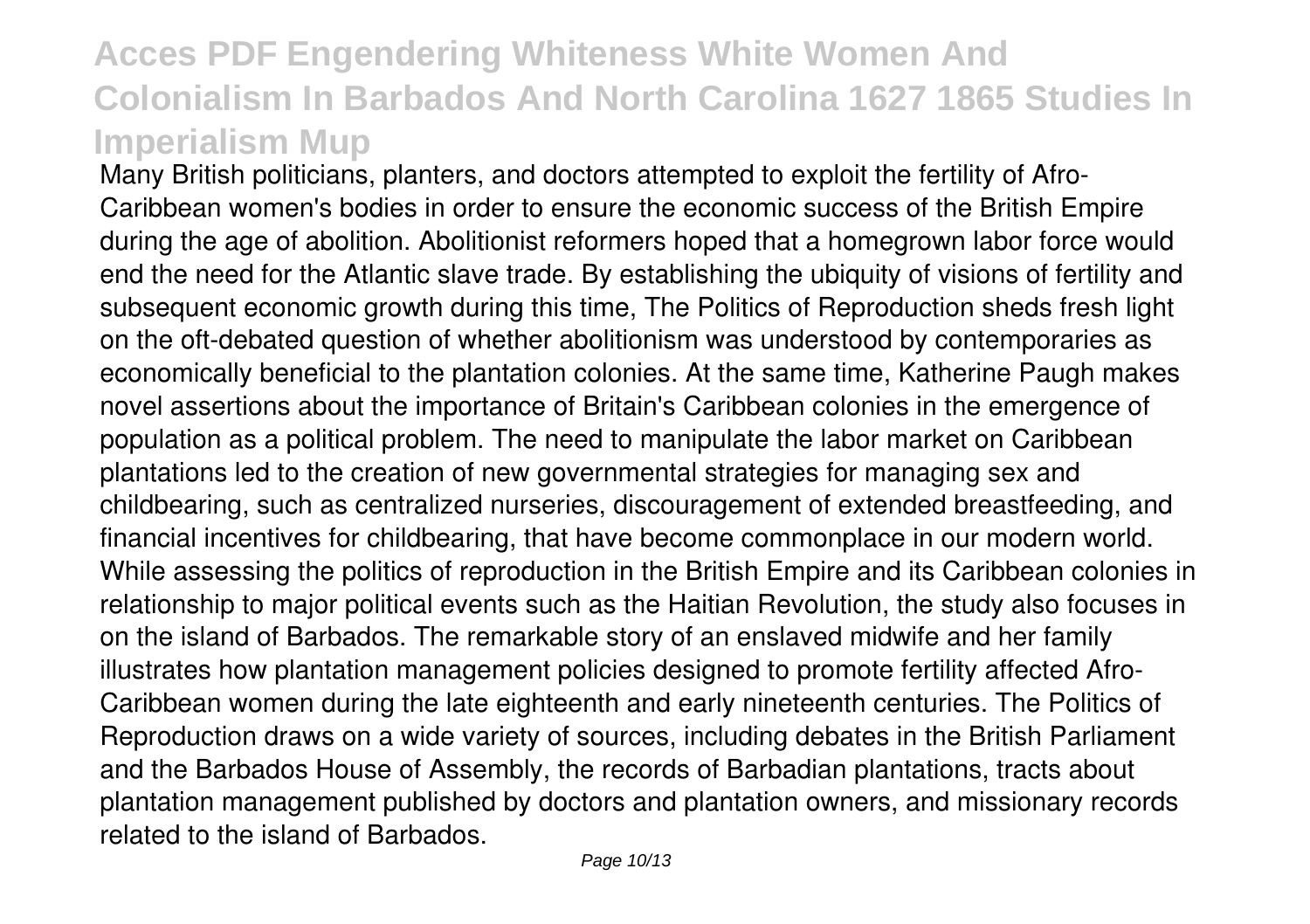When black women were brought from Africa to the New World as slave laborers, their value was determined by their ability to work as well as their potential to bear children, who by law would become the enslaved property of the mother's master. In Laboring Women: Reproduction and Gender in New World Slavery, Jennifer L. Morgan examines for the first time how African women's labor in both senses became intertwined in the English colonies. Beginning with the ideological foundations of racial slavery in early modern Europe, Laboring Women traverses the Atlantic, exploring the social and cultural lives of women in West Africa, slaveowners' expectations for reproductive labor, and women's lives as workers and mothers under colonial slavery. Challenging conventional wisdom, Morgan reveals how expectations regarding gender and reproduction were central to racial ideologies, the organization of slave labor, and the nature of slave community and resistance. Taking into consideration the heritage of Africans prior to enslavement and the cultural logic of values and practices recreated under the duress of slavery, she examines how women's gender identity was defined by their shared experiences as agricultural laborers and mothers, and shows how, given these distinctions, their situation differed considerably from that of enslaved men. Telling her story through the arc of African women's actual lives—from West Africa, to the experience of the Middle Passage, to life on the plantations—she offers a thoughtful look at the ways women's reproductive experience shaped their roles in communities and helped them resist some of the more egregious effects of slave life. Presenting a highly original, theoretically grounded view of reproduction and labor as the twin pillars of female exploitation in slavery, Laboring Women is a distinctive contribution to the literature of slavery and the history of women.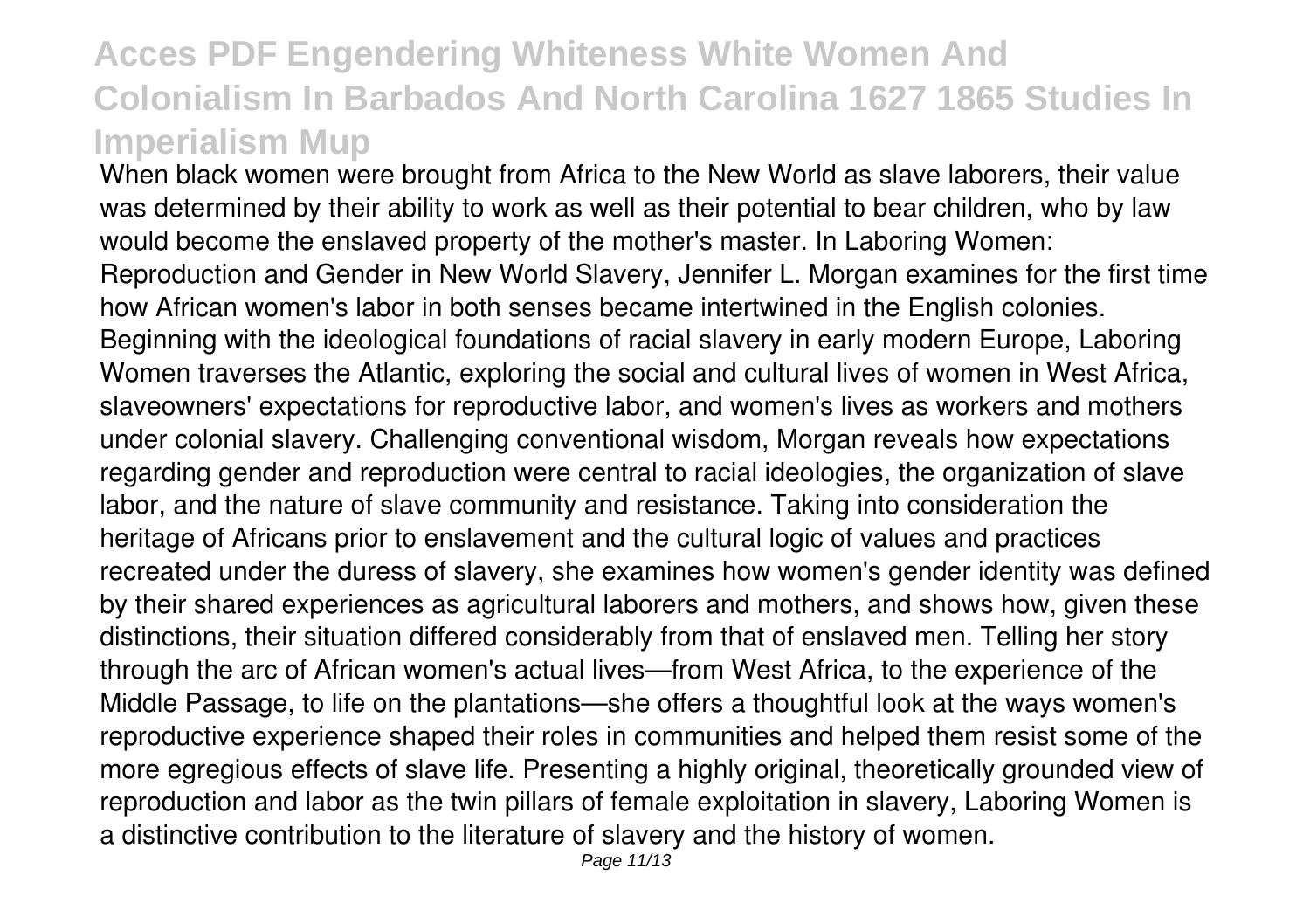Ashley M. Williard argues that early Caribbean reconstructions of masculinity and femininity sustained occupation, slavery, and nascent ideas of race.

The rule of law, an ideology of equality and universality that justified Britain's eighteenthcentury imperial claims, was the product not of abstract principles but imperial contact. As the Empire expanded, encompassing greater religious, ethnic and racial diversity, the law paradoxically contained and maintained these very differences. This book revisits six notorious incidents that occasioned vigorous debate in London's courtrooms, streets and presses: the Jewish Naturalization Act and the Elizabeth Canning case (1753–54); the Somerset Case (1771–72); the Gordon Riots (1780); the mutinies of 1797; and Union with Ireland (1800). Each of these cases adjudicated the presence of outsiders in London – from Jews and Gypsies to Africans and Catholics. The demands of these internal others to equality before the law drew them into the legal system, challenging longstanding notions of English identity and exposing contradictions in the rule of law.

These essays analyze how race affects people's lives and relationships in all settings, from the United States to Great Britain and from Hawai?i to Chinese Central Asia. They contemplate the racial positions in various societies of people called Black and people called White, of Asians and Pacific Islanders, and especially of those people whose racial ancestries and identifications are multiple. Here for the first time are Spickard's trenchant analyses of the creation of race in the South Pacific, of DNA testing for racial ancestry, and of the meaning of